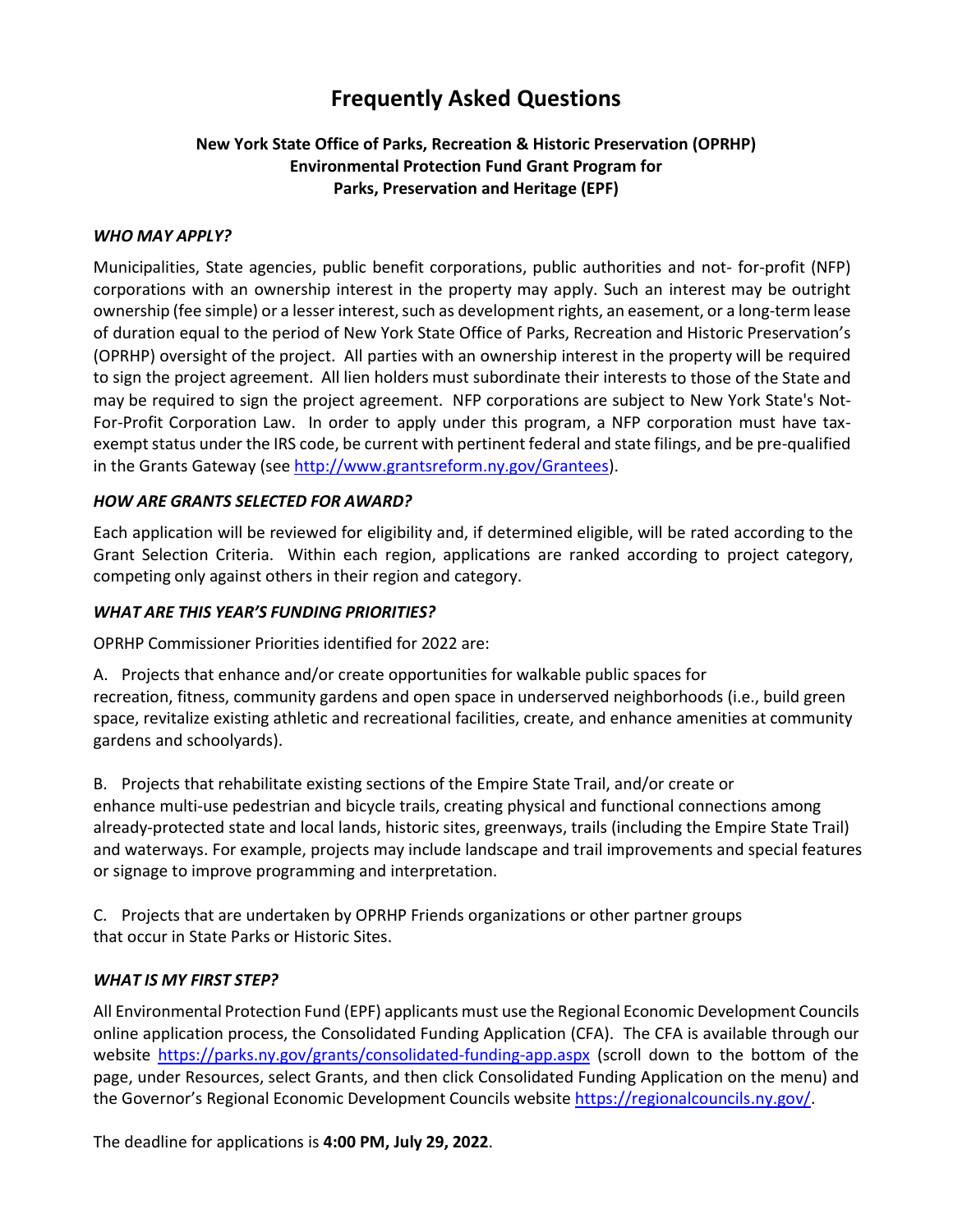### *IS THERE A MAXIMUM GRANT OR A LIMIT ON THE NUMBER OF GRANTS?*

There is no statutory limit on the number of grants one property, or one applicant may receive, but in the interest of equity and fairness and in consideration of applicant capacity, applicants that have three or more open grants with OPRHP should not receive additional awards. **Grant awards are capped at \$500,000. If the total project cost is greater than \$4 million, up to \$750,000 may be requested.**

### *ARE THESE MATCHING GRANTS?*

Yes. Assistance toward the cost of projects shall not exceed 50% of the approved project cost. Applicants whose projects are located in impoverished areas (as defined by 10 percent or more of the population below the poverty level according to the most recent census data as provided on our website), can apply for up to 75% of the cost of the project. To view state poverty data, go to [https://parks.ny.gov/grants/consolidated-funding-app.aspx.](https://parks.ny.gov/grants/consolidated-funding-app.aspx) After the grant award is made, the funding amount will not be adjusted upward.

# *WHAT TYPES OF APPLICANT SHARE ARE ELIGIBLE?*

The applicant's share (also referred to as *matching share* or, simply, *match)* includes all funds (including State and Federal funds), other than the grant amount, related to the project and fully documented. The applicant's share may include cash and/or the value of force account labor, real property, professional services, volunteer labor, equipment, supplies and materials. Other Environmental Protection Fund grants (i.e., Climate Smart Communities, Water Quality Improvement Project, Local Waterfront Revitalization Program, etc.) cannot be used as match. Also, pursuant to Chapter Law 54 of 2014, State and Municipal Facilities Program (SAM) funds cannot be used as a required match or be considered local share to other state programs or to leverage state aid or grants including but not limited to the apportionment of aid under the education law. Additional project costs that are not paid for by the award or required local match funds can be paid for by SAM funds.

# *WHEN MUST MY SHARE BE AVAILABLE?*

Successful applicants are expected to raise their full share within one year of the grant award. Professional services and materials purchased or donated (and warehoused, not installed) up to three years prior to the application deadline may be applied toward the matching share, as may acquisition costs retroactive up to one year prior to the application deadline.

# *ARE THERE AFFIRMATIVE ACTION REQUIREMENTS?*

Yes. Our agency is committed to programs of Affirmative Action. Your Regional Grants Administrator (RGA) will assist you in undertaking Affirmative Action initiatives as you plan your project. A list of the RGAs can be found at [https://parks.ny.gov/grants/consolidated-funding-app.aspx.](https://parks.ny.gov/grants/consolidated-funding-app.aspx) Article 15A of the Executive Law pertains to Minority and Women-owned Business Enterprises (MWBE)/Equal Employment Opportunity (EEO). Grant recipients will be required to solicit MWBEs before commencing work and to document their efforts involving MWBEs during the project term.

# *ARE THERE ENVIRONMENTAL REVIEW REQUIREMENTS?*

Yes. Before any action to award grants, the requirements of the State Environmental Quality Review Act (SEQR) must be met. Specific requirements for SEQR, including the designation of lead agency and classification of actions, can be found in the CFA Guidance Document at [https://parks.ny.gov/grants/consolidated-funding-app.aspx.](https://parks.ny.gov/grants/consolidated-funding-app.aspx)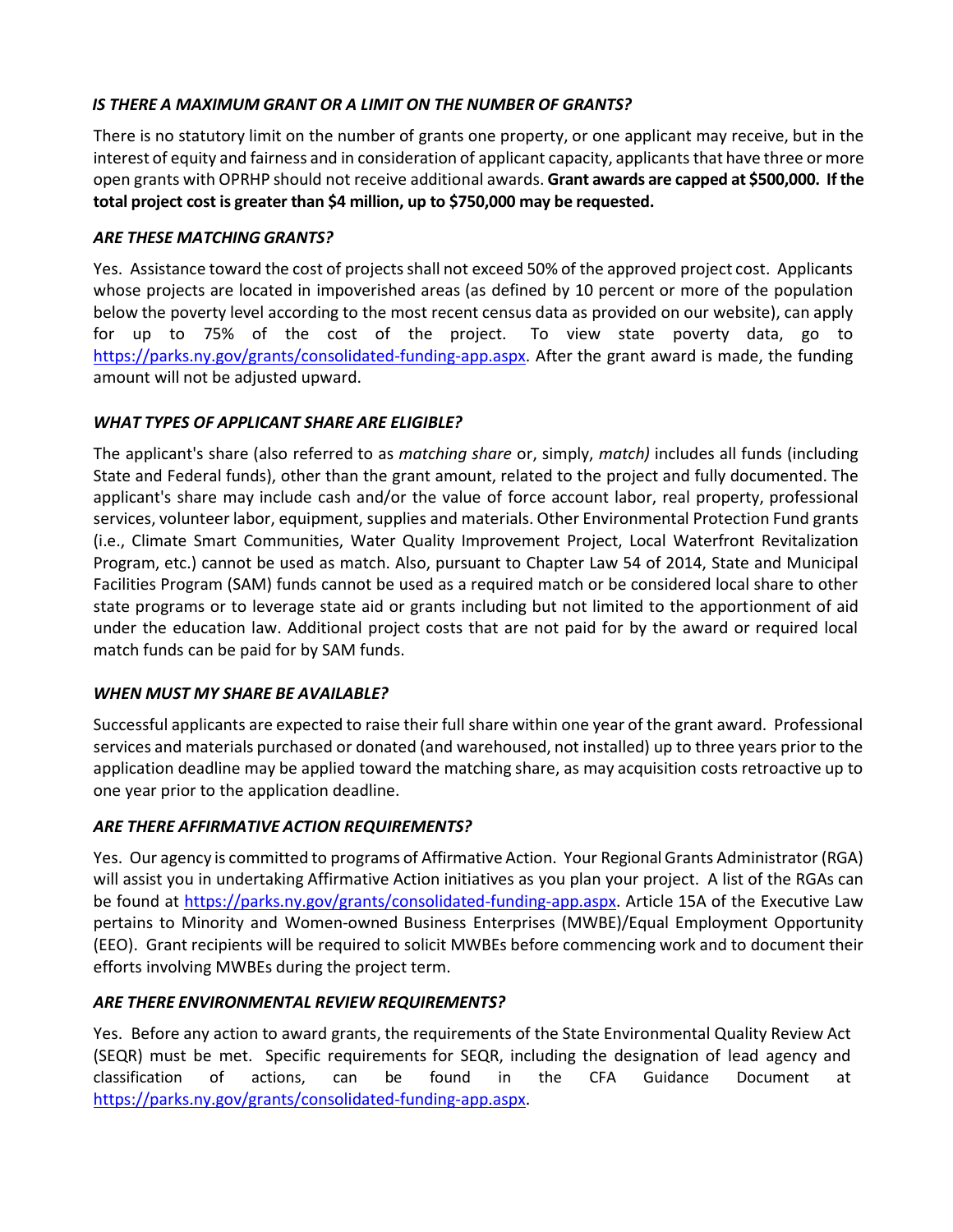### *ARE THERE HISTORIC PRESERVATION REQUIREMENTS?*

For projects that involve properties listed on or eligible for the State and/or National Register, all work undertaken as part of a grant-assisted project must conform to the *Secretary of the Interior's Standards for the Treatment of Historic Properties*.

For projects on sectarian properties, grant assistance can fund only costs necessary for historically accurate restoration to restore and preserve the historic integrity of the historic property, and only to the extent that those costs exceed the cost of basic rehabilitation. Information and instructions on how to structure/present a sectarian project can be found at [https://parks.ny.gov/grants/consolidated](https://parks.ny.gov/grants/consolidated-funding-app.aspx)[funding-app.aspx.](https://parks.ny.gov/grants/consolidated-funding-app.aspx)

### *WHEN ARE THE GRANT MONIES AVAILABLE?*

This grant program is administered on a reimbursement basis. Successful applicants will be expected to fund project expenditures upfront, and then submit for reimbursement. Once the project agreement with OPRHP is formally approved and conditions met, grant recipients must document project expenditures in order to receive reimbursement (i.e., document 100% of eligible coststo receive up to 50% reimbursement or up to 75% reimbursement for selected high-poverty grants). Grant recipients must plan their financial arrangements accordingly.

#### *ARE THERE FISCAL REQUIREMENTS?*

Project costs will be eligible for reimbursement only if the specified grant work meets State standards and the expenditures are made in compliance with State requirements. Municipalities must comply with General Municipal Law Sections 103 (competitive bidding) and 104-b (procurement policies and procedures). Not-for-profit corporations must follow procurement policies that ensure prudent and economical use of public money in the best interests of the taxpayers of the State of New York, to facilitate the acquisition of goods and services of maximum quality at the lowest possible cost under the circumstances, and to guard against nepotism, favoritism, improvidence, extravagance, fraud, and corruption. Such procedures may include, but are not limited to, competitive bidding, the solicitation of three price quotes, written requests for proposals, etc. Expenditures that do not meet these standards (including retroactive services and purchases) should not be included in the grant budget.

#### *WHEN CAN I START WORK?*

Work completed prior to award is not generally eligible for reimbursement or for match (retroactivity exceptions are noted above). Successful applicants are advised NOT to begin work until a project agreement (including a budget, scope of work and performance timeline) has been formalized between OPRHP and the grant recipient and OPRHP has issued all necessary approvals. Conditions of award will include environmental and historic preservation reviews, OPRHP acceptance/approval of plans and specifications and bidding documents, competitive bidding, solicitation of MWBEs, etc. Proceeding without advance OPRHP approval could jeopardize grant reimbursement.

#### *WHEN MUST WORK BE ACCOMPLISHED?*

All projects must be completed within five years from date of award. OPRHP will monitor the progress of project work and will recapture awarded funds if significant progress is not made.

### *DO THESE GRANTS COME WITH PROVISIONS FOR LONG TERM PROTECTION?*

Yes. All successful applicants will be required to enter into formal project agreements with OPRHP. Other legal documents that will ensure the long term protection of the property and restrict changes in the use of the property may also be required. Any work involving a historic resource will require that a preservation covenant be conveyed to OPRHP. Any not-for-profit corporation undertaking a park development project